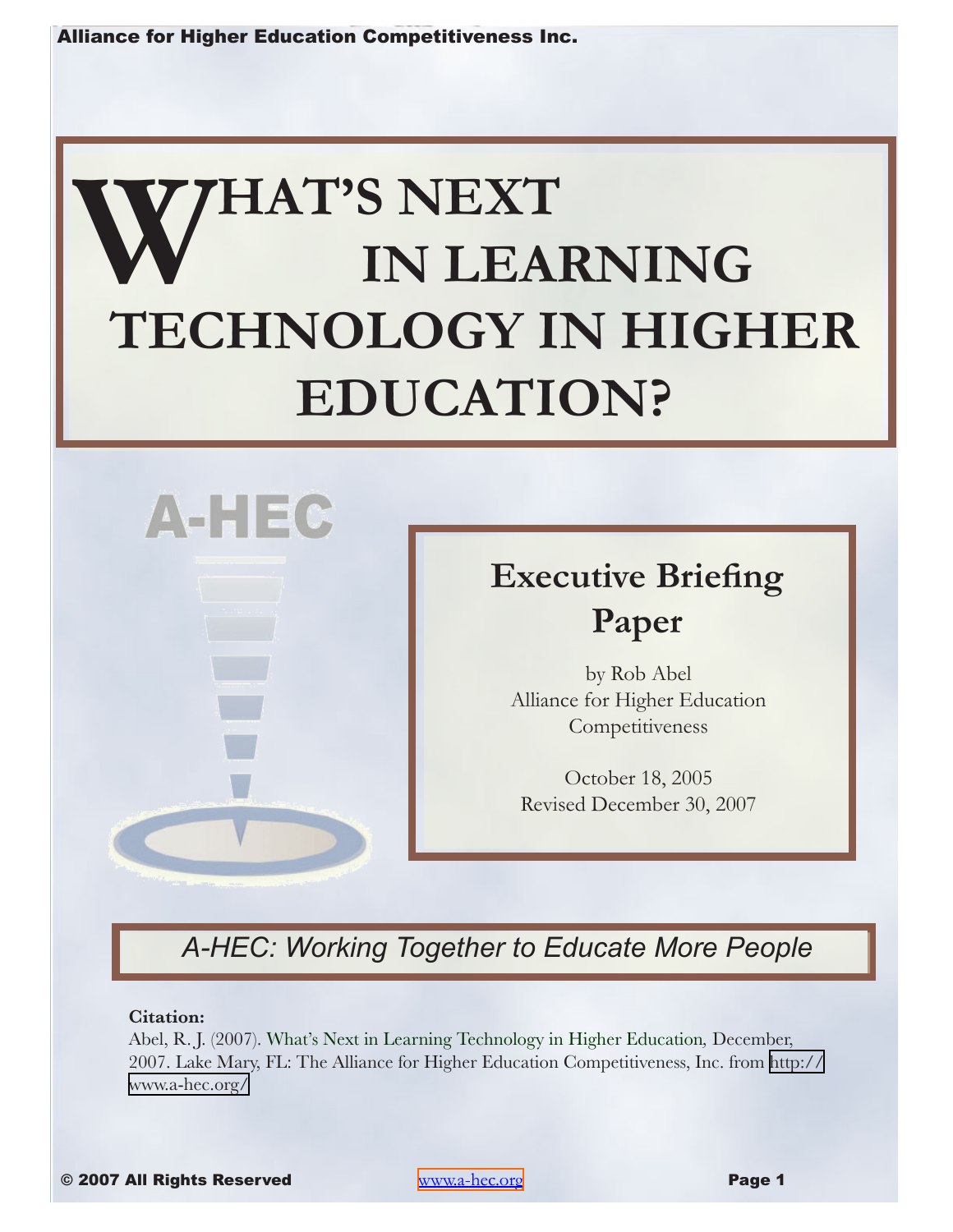# **Contents**

| <b>INTRODUCTION</b>                           |  |
|-----------------------------------------------|--|
| <b>HISTORICAL PERSPECTIVE</b>                 |  |
| THE COMPETITIVENESS DRIVERS                   |  |
| FROM ACCESS TO STUDENT ACHIEVEMENT            |  |
| THE ROLE OF LEARNING AND LEARNING TECHNOLOGY  |  |
| PREDICTIONS FOR LEARNING TECHNOLOGY           |  |
| <b>ACCOUNTABILITY AND LEARNING TECHNOLOGY</b> |  |
| <b>REFERENCES</b>                             |  |
| <b>About Rob Abel</b>                         |  |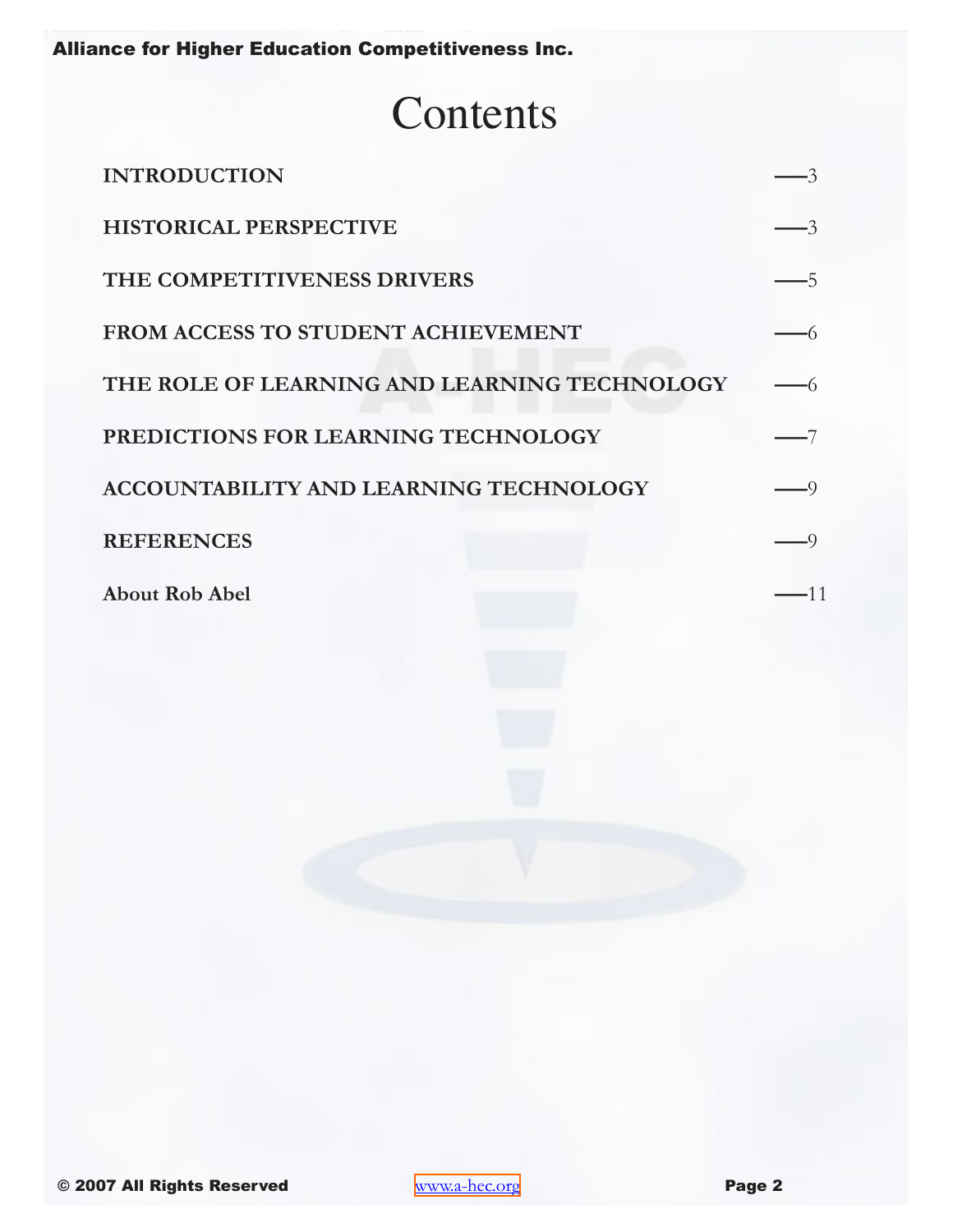# <span id="page-2-0"></span>**INTRODUCTION**

The purpose of this executive briefing paper is to outline some of the drivers behind the evolution of learning technology in order to understand what may be coming next. This paper is limited to the field of higher education applications. Originally published in October of 2005, it has been updated to reflect the potential impact of the Spellings commission report [\(A](#page-8-1) [Test of Leadership: Charting the Future of U.S. Higher](#page-8-1)  [Education, 2006](#page-8-1)).

# **HISTORICAL PERSPECTIVE**

In the last nine years or so, since the emergence of the Internet as a mainstream technology, there have been extreme views about the role of technology in learning. One extreme view is that technology can have absolutely nothing to do with learning – it is just a tool. The other end of the spectrum is that technology is a panacea that will enable creation of "learning objects" that will revolutionize how education is delivered and received. What has really happened and was it foreseeable?

There are three elements of learning technology that have become mainstream in this time frame:

- First, classrooms and campuses have continued to incorporate more and more technical infrastructure in terms of networks, Internet connections, smart boards, etc.
- Second, course management systems (CMSs) have been widely adopted at an institutional level providing, for the most part, an online communications hub for posting of class materials, syllabi, etc.
- Third, for those institutions, or operating divisions within institutions that have a mission of outreach, there has been a rapidly growing number of online courses and programs that are taking the place of, but better than, older alternatives for distance learning.

Of course, many ideas and predictions have not be-

come mainstream realities. Among these are:

- Students did not rush to consume new forms of online digital content for studying.
- Institutions did not jump on the bandwagon to allow commercial benefits (either to themselves or third party vendors) from student portals.
- The very large majority of faculty have not opted to become "course developers" and develop online courses using the CMS.
- Use of digital content and third-party digital courses by faculty has remained in a small minority.
- Portals attempting to aggregate courses from multiple institutions have mostly failed with a few limited exceptions.
- High production value courses, sometimes featuring leading authorities or fancy problem-based, interactive learning approaches, have seen several dramatic flops with only a few limited successes in niche areas, such as remedial math.
- While use of PowerPoint, and in some cases the Internet, has become mainstream, in general faculty don't feel that all the technology in the smart classrooms has significantly improved the teaching or the learning experience.

It sure would have been nice to be able to accurately predict which of these things would become mainstream and which would not. Here are some important ideas, briefly summarized, that may have helped do this:

- Geoffrey Moore in his classic book, *Crossing the Chasm* (M[oore, 1991](#page-9-0), p. 3), indicates that new technologies achieve adoption by mainstream users and markets where there is the highest "compelling reason to buy." This phrase basically means that the value is so clear and the positioning against other alternatives is so favorable that it is a slamdunk.
- Peter Drucker in his book, *Managing in the Next Society* ([Drucker, 2002](#page-9-1), pp. 10-11), points out that in technological revolutions most of the changes are changes in *how* we do things, not *what* we do. His examples are the industrial revolution and the information revolution. Most of the adopted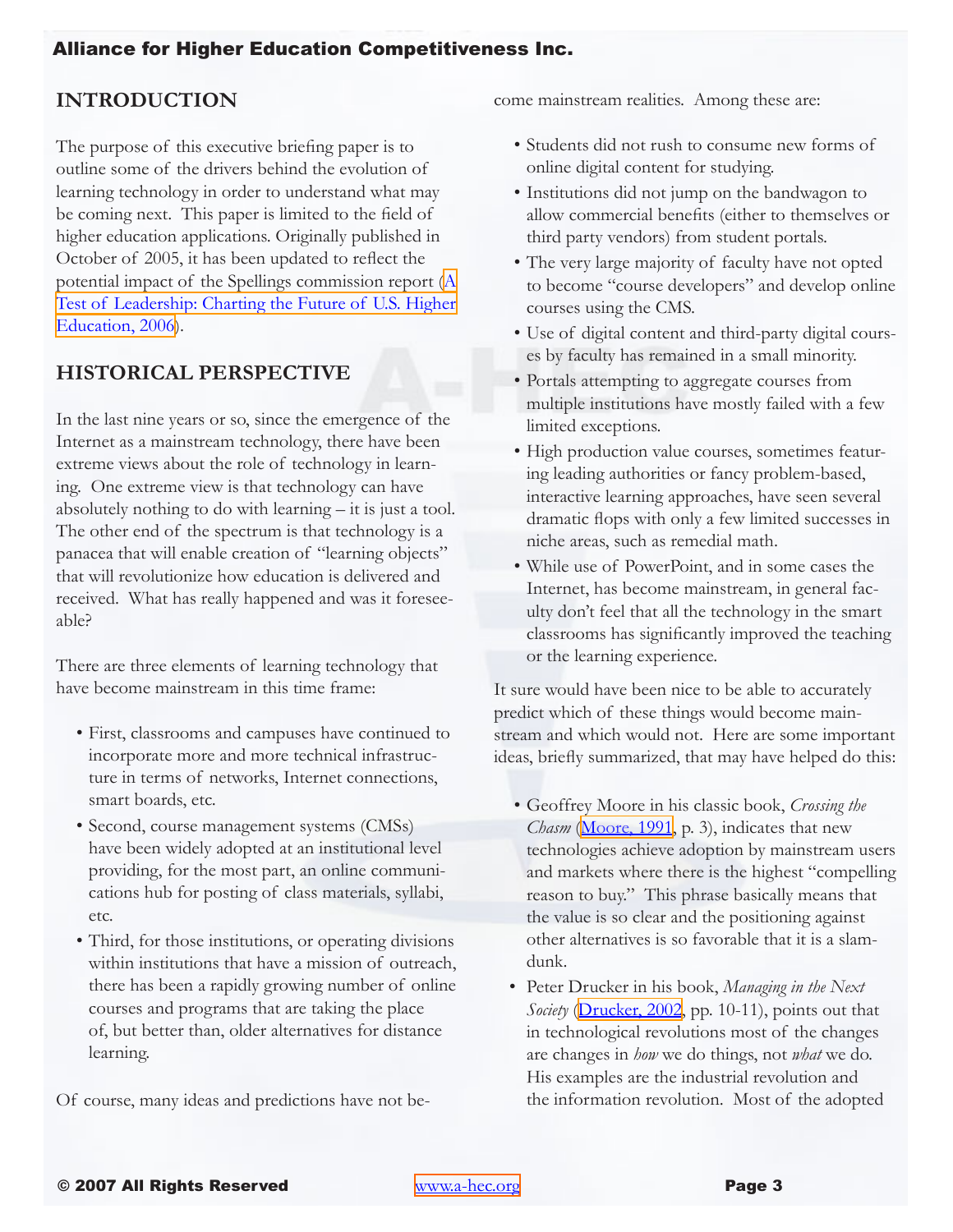changes from both, with a few notable exceptions, have improved the productivity of things we already knew how to do. An example is that we use the Internet as a better way to buy books, but we don't use it (for the most part), to read digital books.

• Clayton Christensen in his book, *Seeing What's Next* [\(Christensen et al., 2004](#page-8-2)), provides theories for understanding when truly disruptive innovations (as opposed to sustaining innovations) take hold, pointing to the important opportunity provided by "nonconsumers." Nonconsumers are those that are the non-users of a product or product category. They are generally not using because the product is too complex or not offered in the right context. This book uses these theories to explain the rise of for-profit and other educational alternatives [\(Christensen et al., 2004](#page-8-2), pp. 99-128).

While hindsight is always 20/20, it appears that the application of these three "forecasters" ten years ago would have produced pretty accurate results. The forecasting screen would specify that the most successful technologies will be ones in which all three conditions hold:

- 1. There is an extremely compelling reason to adopt, meaning it's almost hard to imagine life without it.
- 2. It enhances *how* the user does something they already do, but does not radically change *what* they do.
- 3. It is particularly appealing to the nonusers providing them an appealing approach to accomplish something they feel they probably need to do yet haven't had an easy enough way to get it done.

Let's look at this briefly. When it became obvious that the Internet was moving into the mainstream, it would have been pretty difficult to imagine a world ten years hence in which the three items that did come to pass did not. In other words, given the ubiquitous adoption of the Internet it would have been difficult to imagine a world in which more technology related to the Internet was not added to classrooms and campuses, that institutions would not want to have something like a



CMS to utilize the Internet for simple but better communication in support of instruction, or for providers of distance learning to create an incrementally better product with a ubiquitous distribution technology that eliminates distance. All three largely were clear productivity improvements on things that were happening already in higher education. They all expanded the availability of something valuable to nonusers. Smart classrooms have made it much easier for the growing number of faculty who use computers, publishing tools, or the Internet to expand that aspect into the classroom. CMSs have enabled a standard and relatively easy way for institutions to simplify distribution of electronic materials without having to build custom web sites for all courses using a variety of tools. Distance learning platforms have greatly improved access for learners – many of whom were nonconsumers of higher education previously.

To consider one counter-example, the idea that students would rush on mass to use new digital content products to study does not pass any of the three screens. The vast majority of students, excepting those involved in research, know what content they are expected to master and it is already fully specified and highly accessible and convenient in traditional forms. While not cheap (textbooks are expensive) there were no online alternatives offered that radically changed the economic equation (or productivity) for the student.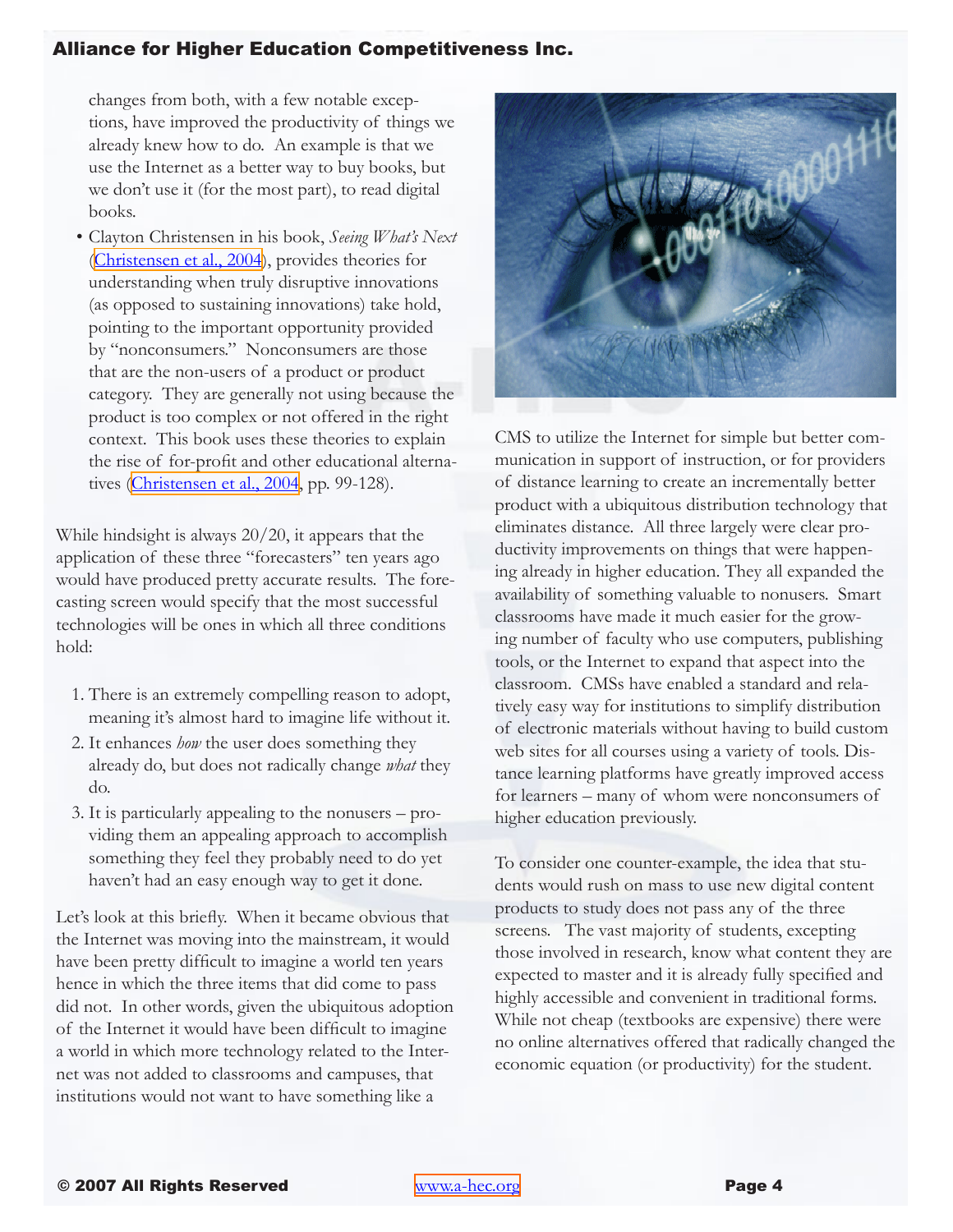# <span id="page-4-0"></span>**THE COMPETITIVENESS DRIVERS**

While U.S. higher education has often been seen as slow moving and traditional, there has in fact been great change in the U.S. higher education landscape since the founding of the first colonial colleges. A couple of observations that have been made numerous times by numerous authors is that the diversity of the U.S. system is its unique strength and that the integrity and tradition of certain core values is the reason why paradoxically our institutions are both trusted as well as misunderstood.

Sometimes with all the news sound bites and other noise we all encounter it is difficult to tell what has really changed recently and whether we should be concerned. Despite all the greatness of our system, there is real evidence that we could be doing better. The challenges are not in research or producing Nobel Prize winners  $\left(\frac{\text{Bowen et al.}, 2005}{\text{Bowen et al.}, 2005}\right)$  – as exciting as that aspect of higher education is. The challenge has to do with being the most educated nation on earth and in essence continuing to be the leader in the model of a highly educated citizenry.

Here are five key competitiveness challenges. First, in the last 20 years the U.S. has dropped from first to seventh in the percentage of young adults attaining college degrees ([OECD, 2005,](#page-9-2) p. 5). Second, despite better preparedness for college we are seeing no rise in the last 10 years in the percentage of high school graduates attending college ([Measuring up 2004, 200](#page-9-3)4, p. 11) - an area in which there were previously dramatic gains [\(Bowen et al., 2005,](#page-8-3) pp. 69-72). Third, although gains have been made, we continue to see significant stratification of which college a student attends based on family income [\(Collins & Veskel, 2004](#page-8-4), p. 132) (Bowen [et al., 2005,](#page-8-3) p. 84-87). Fourth, while enrollments are projected to grow at a relatively modest 1.4% per year overall during the next 5-10 years (Gerald & Hussar, [2002](#page-9-4)), 20 states will see dramatic rises in enrollment that will pose significant capacity challenges (Martinez, 2004). And fifth, and probably most importantly, we continue to struggle with attainment or graduation rates at about 60% within 6 years [\(Choy, 2002a](#page-8-5)) with one study indicating that the time to achieving a BA

degree has increased substantially since 1970 (Turner, [2004](#page-9-5)).

While some of these challenges have been ongoing, it is natural to ask what are the most significant drivers in higher education change? It turns out that some things have changed pretty radically in the last 35 years. Probably the most significant is a rise in the cost to attend college that has been twice the rate of inflation [\(Vedder, 2004](#page-9-6), p. 3). A close second in significance is the dramatic shift in financing for higher education from grants to loans over the last 15 years [\(Losing](#page-9-7)  [ground: A national status report on the affordability](#page-9-7)  [of American higher education, 2002,](#page-9-7) p. 7). Taken in



total the economic realities and financing trends make it not at all unusual for today's student to graduate with \$15,000 to \$25,000 or more of debt (Federal student [loan debt: 1993 to 2004,](#page-9-8) 2005). Over the last 35 years, especially from 1970 to 1995, there has been a dramatic rise in non-traditional students ([Vedder, 2004,](#page-9-6) p. 96-99) - those that need to work or have other serious distractions from the degree goal.

Today, the percentage of students that are traditional is only 27% ([Choy, 2002b,](#page-8-6) p. 1). While the percentage of non-traditional learners is expected to level off ([Gerald](#page-9-4)  [& Hussar, 2002](#page-9-4), p. 31) over the next ten years, there are no signs that we are going back to the traditional past. The biggest challenge and potential opportunity is that data indicates that the non-traditional student is much less likely to complete courses or programs due to other priorities in life. In fact, the graduation rate in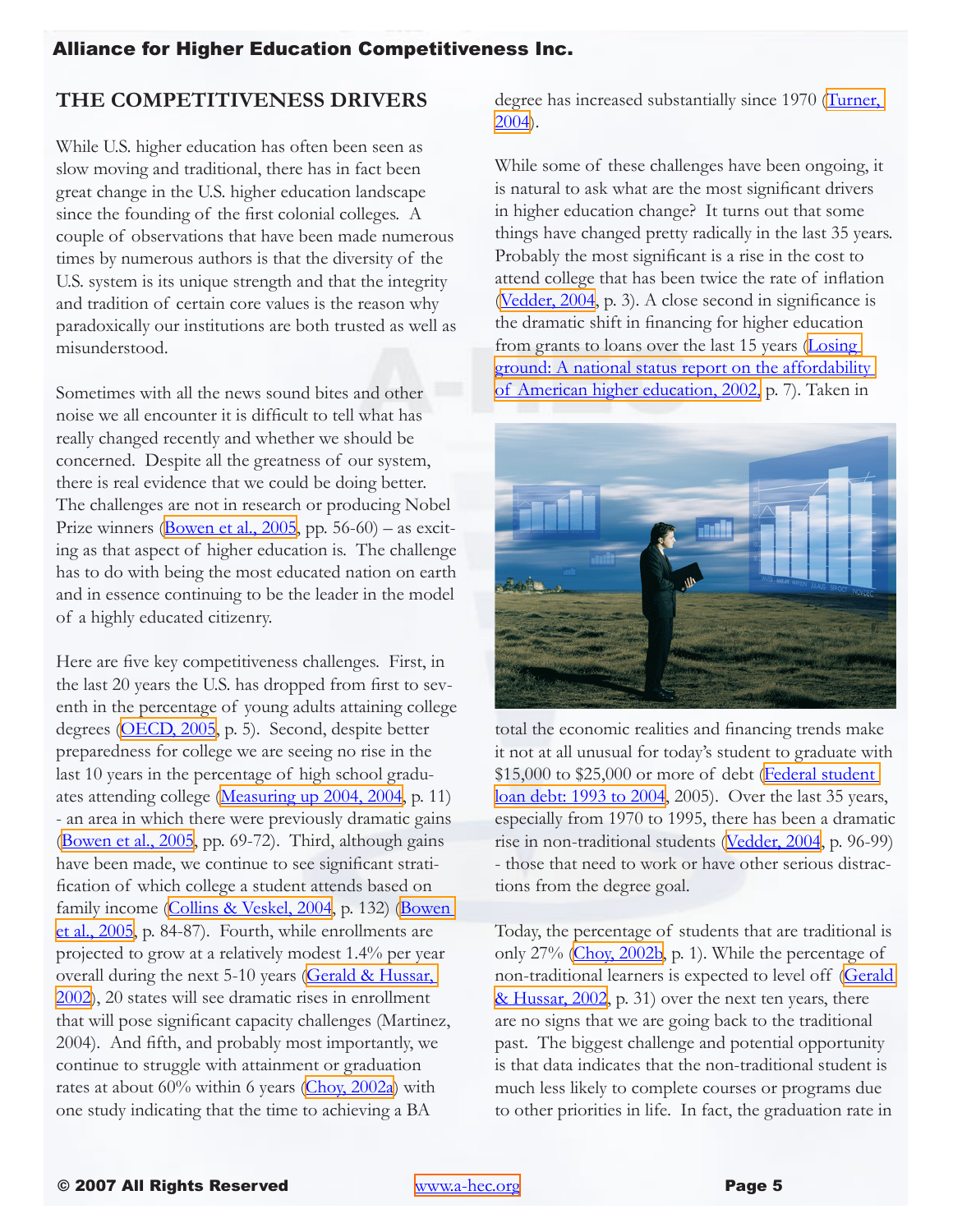<span id="page-5-0"></span>six years for the non-traditional student drops to as low as 32% for some non-traditional factors ([Student suc](#page-9-9)[cess: Understanding graduation and persistence rates](#page-9-9)  [2003](#page-9-9), p. 7).

The future challenge for U.S. higher education can be summarized in one simple phrase, "How can we educate more people?" This means a higher percentage of successful students entering, persisting and completing. This means that our system must make room for more students and must do a better job of providing quality education that fits their life circumstances. The challenge is in helping all students, a majority of whom are more distracted and economically challenged, complete programs that not only help them get jobs but help them move ahead significantly in terms of liberty and economic status. Since the amount of knowledge is said to be doubling every seven years, this is not a trivial task – and may in fact be the most important challenge of our future. And, as a global leader the U.S. has a role in this equation for the entire world.



### **FROM ACCESS TO STUDENT ACHIEVEMENT**

In light of the 35-year trends of improved access with continued low completion rates and increasing completion times, several experts have weighed in that the next big challenge in U.S. higher education is degree attainment. The recent book, *The Future of Higher Education*, emphasizes the critical need to move the focus beyond access to attainment [\(Newman et al., 2004,](#page-9-11) pp. 56-58) as one of a handful of key areas where there is

a growing gap between public needs and the reality of U.S. higher education. In another recent book, *Equity and Excellence in Higher Education*, the case is made for focusing on completion versus enrollment [\(Bowen et](#page-8-3)   $al., 2005, pp. 91-94$  $al., 2005, pp. 91-94$ .

*" Finally it seems clear that enrollment maximization is not the best policy to pursue; college completion (in a timely fashion) is a more important goal." (*[Bowen et al., 2005](#page-8-3)*, p. 94)*

Why is student achievement becoming a catalyst for action at many institutions? How important is it? We note the following three factors:

- There are few mission objectives that have as positive economic return for society, students, and the institution than increasing the retention and completion rates. For many higher education leaders it is crucial to their mission and ultimately a key measure of their success.
- For-profit institutions have jumped in with fast growing offerings that are especially oriented to the non-traditional student, and now a subset of the nonprofit institutions, serving the same student body, are motivated and mounting substantial online and hybrid initiatives where timely completion is probably the number one selection criteria for prospective students.
- While the outcry to improve higher education is not nearly as strong as that to improve K-12, it is only a matter of time that the diminishing position of the U.S. in terms of world leadership gets additional attention. In terms of an economic driver, the 4-year degree appears to now be essential for dramatic lifetime earnings differentials (Kelly, [2005](#page-9-10)) and the associated GDP growth.

# **THE ROLE OF LEARNING AND LEARNING TECHNOLOGY**

In many respects, learning technology has already provided the means for additional access and capacity. It has been and is up to the most motivated institutions to take advantage of this development.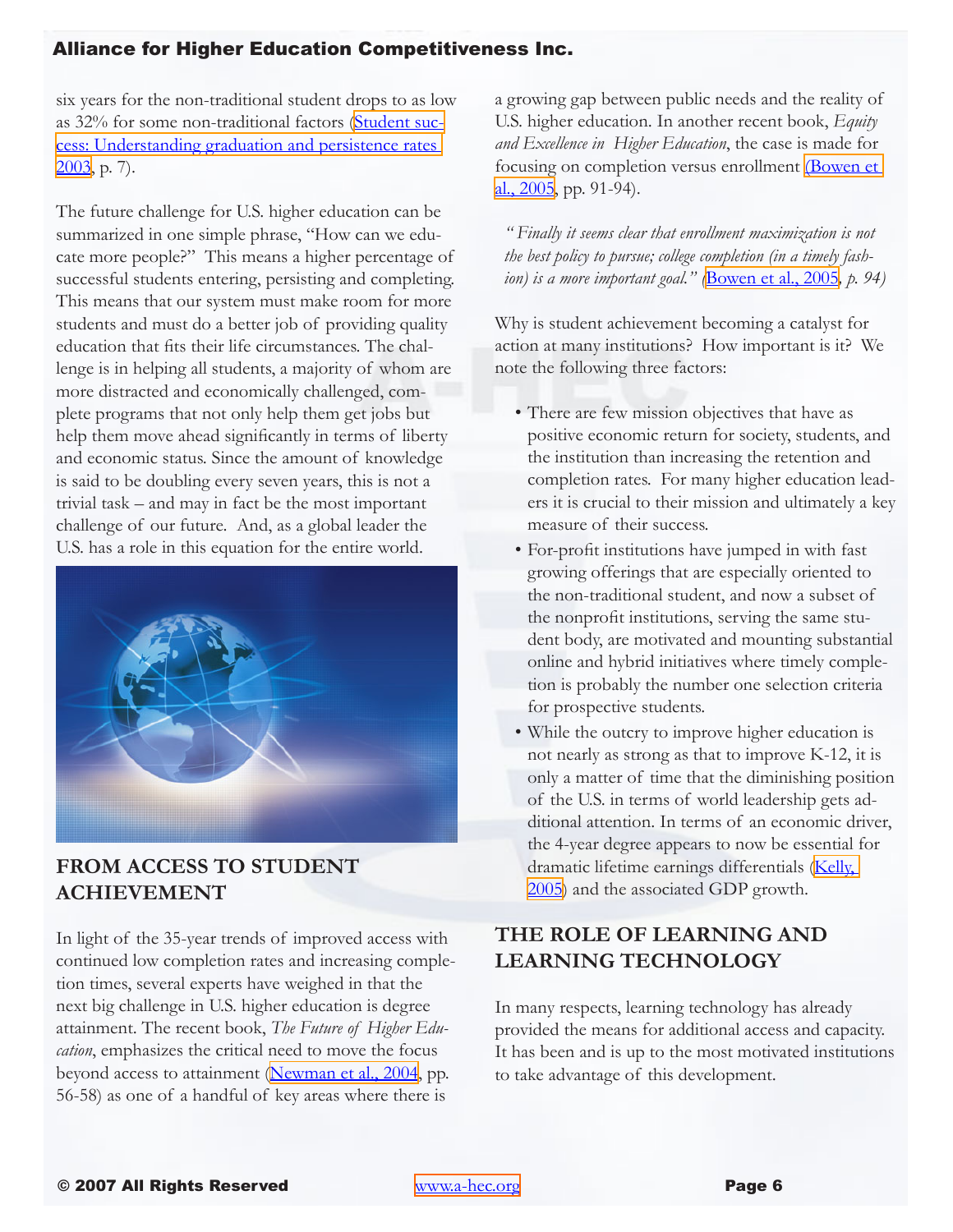<span id="page-6-0"></span>Retention, persistence, and graduation rates have been under study for several decades. Perhaps the most notable scholar in this area is Vincent Tinto of Syracuse University. Tinto identifies five factors that impact persistence: expectation, advice, support, involvement, and learning ([Tinto, 2002](#page-9-12), pp. 27-28). It is interesting to note that these factors essentially define an institutional system for success. It is also interesting to note that certainly the challenges in these areas grow as more non-traditional students are served.

While some institutions that specialize in distance programs have adopted new ways to set expectations, provide advice, and provide support, most students are looking to the heart of their learning experience, the interaction with faculty, to judge whether the educational endeavor is worth the time and effort. This is where involvement and learning takes place for the non-traditional student and probably most traditional students as well.

Tinto reinforces this idea with his finding that the last factor, learning, is the key ingredient:

*"Students are more likely to persist and graduate in settings that foster learning. Learning has always been the key to student persistence. Students who learn are students who stay." (*[Tinto, 2002](#page-9-12)*, p. 28)*

*"The center of the policy I have in mind . . . must be located at the center, not the periphery, of institutional life and must commit the institution to place the assessment and promotion of student learning and persistence at the top of their priority list." (*[Tinto, 2002](#page-9-12)*, p. 29)*

If the research from these decades of study is correct, it means that in fact the most impactful and compelling need in solving retention, persistence, and graduation is better learning. Again, the challenge in achieving better learning should not be underestimated given that there is more to know while at the same time most students have substantial non-traditional concerns.

# **PREDICTIONS FOR LEARNING TECHNOLOGY**

The concluding section of this paper will put some stakes in the ground for what mainstream developments we will see in the next seven to eight years with respect to learning technology. The approach is to apply the prediction screen covered above along with what has been argued as the most compelling need of student achievement.

Expect to see more of the three now accepted innovations outlined above, CMSs, distance learning platforms, and more Internet technology on campus and in classrooms. This is because these innovations are in relatively early phases of their adoption and there is plenty of room for additional sustainable innovations in these product categories.

The question is what are some other product categories that would seem to fit the model discussed above? Since there are infinite ideas, presented here are only a few that seem to have the most merit.

First, there appears to be a compelling need for tools that help students do more productively what they already do so they can learn more efficiently and effectively. What are examples of this?

- Systems that help students take notes and study from notes more effectively.
- Systems that help students organize their course materials and improve the efficiency and effectiveness for review in preparation for tests.
- Tools that help students interact with faculty more effectively, especially with regards to helping faculty understand the degree of student learning.
- ePortfolio tools to do a better job at capturing student accomplishments – if they can improve productivity – providing a platform for students to interact better with faculty and improve the learning experience.
- Online search engines for academic content as a more productive way of finding the right materials as opposed to being a substitute for the materials.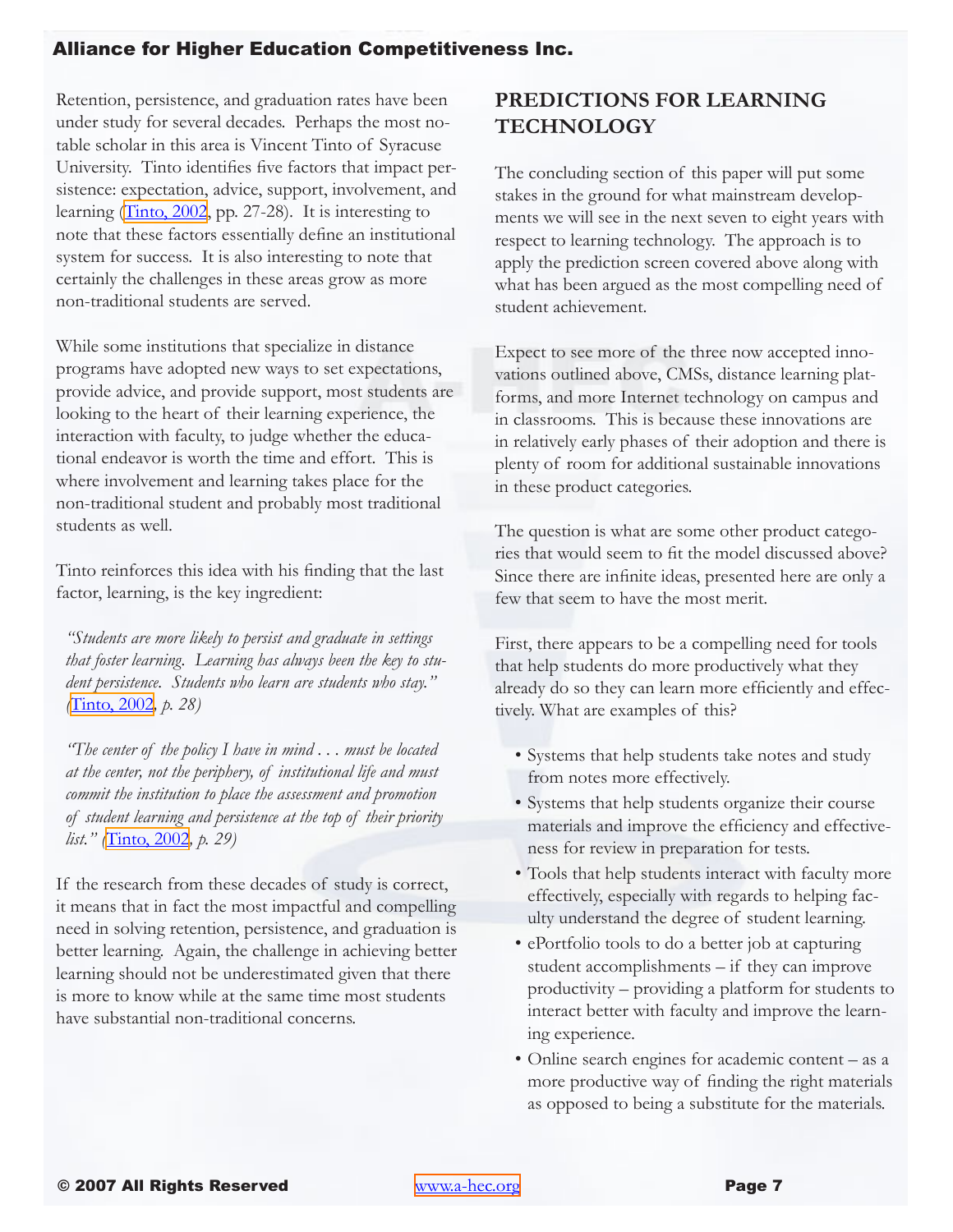Second, there is a compelling need for pedagogical tools for faculty that can be used by the majority who do not wish to be "course developers." Today most faculty, while not being entirely comfortable with technology, understand the potential of the Internet. Yet, becoming an Internet "course developer" makes absolutely no sense for them given tight time constraints, their interests, or expertise.



Third the concept of classroom at the center of the learning interaction and engagement is not going away anytime soon. In fact, we are seeing a trend in marrying the online and classroom experiences – doing what we always have done, but better. This trend has been verified in the A-HEC (Alliance for Higher Education Competitiveness) performed study on Internet-Supported Learning in which leaders in fully online programs continue to express a priority in developing hybrid programs (Abel, 2005, p. 41). This trend verifies the inherent realization of the importance of Tinto's

key factor of learning, the core of which still centers around the classroom experience. It is important to note that some appear to be searching for approaches that radically transform the classroom experience. While certainly interesting, these approaches violate the second screen and are unlikely to be adopted except in niche markets.

> Lastly, online tools that link students, faculty, and the administration can be used for assessment to improve the quality of the studentfaculty interaction. This is the third compelling need area. This is becoming a very active area that is being approached on several fronts:

- Tools that allow faculty to monitor student study interactions to determine which materials are most difficult and why.
- Tools that allow faculty to self-assess their teaching, in essence a better approach to course evaluations.
- Tools that allow administrators to determine which courses, under what conditions, are having retention or other problems.
- Tools that allow the obtainment of learning objectives to be better tracked within the context of a course or a curriculum – with a caution that this may gravitate only to niches that have well-defined learning outcomes and where it is a standard practice already to lay them out.

Figure 1 summarizes these conclusions in graphical form. An interesting question concerns the role of new technologies for production of online content, namely content repositories and the reusable content itself. Both of these have strong compelling needs in the market for purely online courses in which content quality and productivity improvements are high priority concerns. Whether these can cross over to the mainstream depends on how well they can be used to aid the majority of faculty as well as how well they can apply to the classroom context (in addition to online).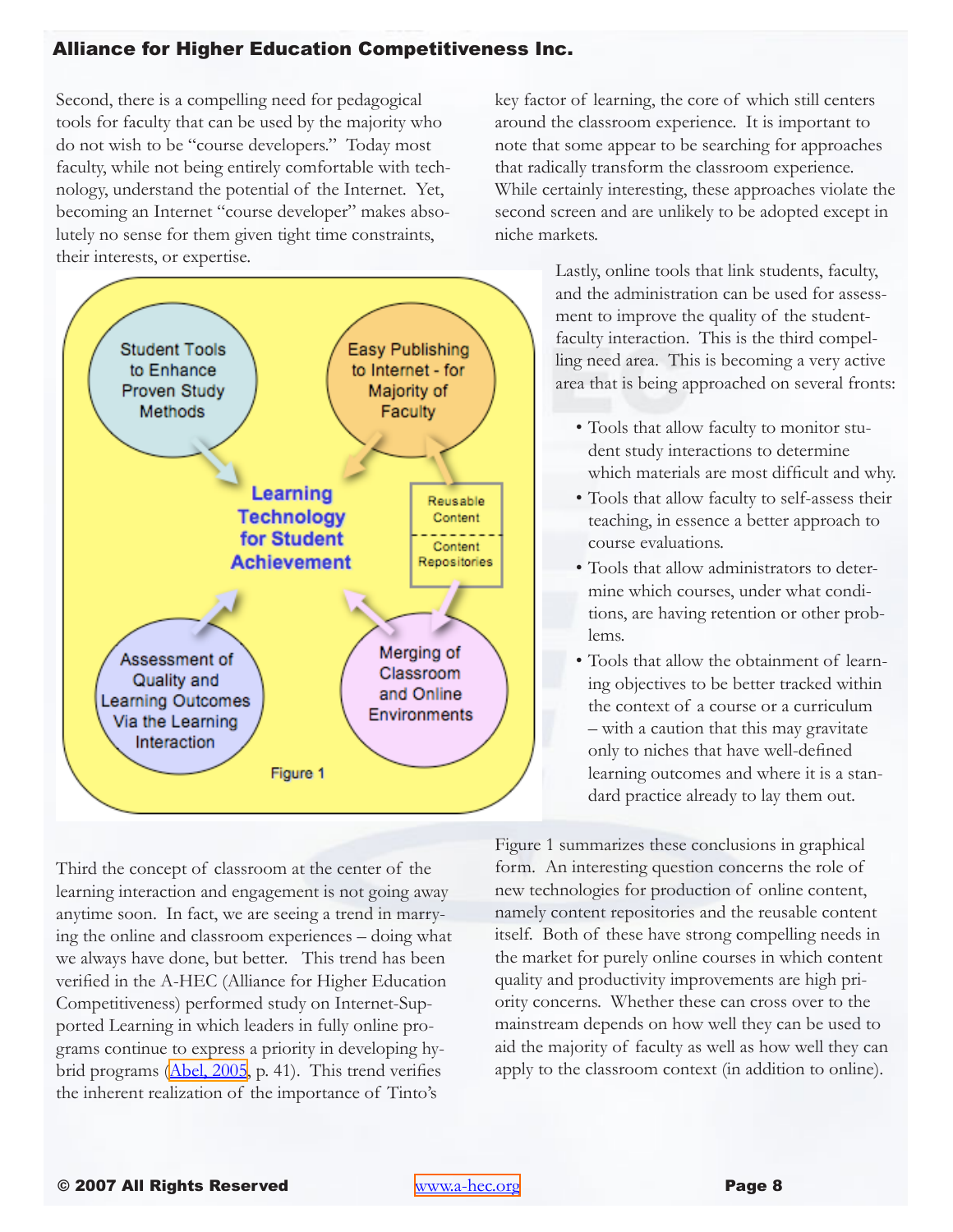# <span id="page-8-0"></span>**ACCOUNTABILITY AND LEARNING TECHNOLOGY**

Some believe that the recent report from the Spellings commission [\(A Test of Leadership: Charting the](#page-8-1)  [Future of U.S. Higher Education, 2006](#page-8-1)) portends an increasing role for the federal government in ensuring higher education accountability ([Eaton, 2007](#page-9-13)). Indeed, a least two national coalitions of colleges have responded with new initiatives to aid in achieving transparency to the public (see the web sites for [College]( http://www.voluntarysystem.org/about_cp/index.htm)  [Portrai]( http://www.voluntarysystem.org/about_cp/index.htm)t and [Transparency by Design]( http://www.capellaeducation.com/news/news/10-22-07_transparency.aspx)).

In education, accountability is typically associated with two things: some type of reporting on student success and some type of comparative testing. The evolution in recent years of some new instruments, such as the [National Survey of Student Engagement]( http://nsse.iub.edu/index.cfm) and the [Collegiate Learning Assessment,]( http://www.cic.edu/projects_services/coops/cla.asp) have provided more information to college administrators and are now being considered for public consumption by the initiative mentioned above. From these developments one can postulate that perhaps the Spellings commission or other competitive pressures have encouraged some institutions to submit to comparisons. This would be a major cultural shift. However, how far it will go is still unclear. There are warnings that comparison of test data can be faulty, for instance, comparing means of scores when it would be the variance that is most revealing ([Kuh, 2007\)](#page-9-7).

Technology will clearly continue to have a role in summative assessments of various types. However. in light of the prior discussion of this paper, the principle that technology must make the job of accountability easier is key. Yet, verifying the efficacy of any educational experience, especially higher education, may be an impossible task.

As such, I see two additional potential impact areas for technology that help to address the overlay of accountability upon the prior predictions in this paper. The first is tools to aid in the cataloging and measuring of learning outcomes. This is based on the belief that accountability will give many institutions greater incentives, both external and internal, to be explicit about learning outcomes at the academic program and course levels. In the context of the prior discussion, such tools could not only help educators be more efficient in the design of learning experiences, but could also help students self-assess.

The second impact area is greater integration across various learning and adminstrative applications. Such integration will make possible the linkage between learning outcomes constructed in one system and assessment that occurs via many systems, such as course delivery platforms, assessment tools, and so forth.

### **REFERENCES**

- <span id="page-8-1"></span>A Test of Leadership: Charting the Future of U.S. Higher Education.(2006). Washington, D.C., U.S. Department of Education.
- Abel, R. J. (2005). Achieving success in internetsupported learning in higher education: Case studies illuminate success factors, challenges, and future directions. from [http://www.a-hec.org/research/](http://www.a-hec.org/research/studyreports/IsL0205/TOC.html) [study\\_reports/IsL0205/TOC.html](http://www.a-hec.org/research/studyreports/IsL0205/TOC.html)
- <span id="page-8-3"></span>Bowen, W. G., Kurzweil, M. A., Tobin, E. M., & Pichler, S. C. (2005). Equity and excellence in American higher education. Charlottesville: University of Virginia Press.
- <span id="page-8-5"></span>Choy, S. P. (2002a). Access and persistence: Findings from 10 years of longitudinal research on students. Washington, D.C.: American Council on Education, Center for Policy Analysis.
- <span id="page-8-6"></span>Choy, S. P. (2002b). Nontraditional undergraduates (No. NCES 2002–012). Washington, D.C.: National Center for Education Statistics.
- <span id="page-8-2"></span>Christensen, C. M., Anthony, S. D., & Roth, E. A. (2004). Seeing what's next : Using the theories of innovation to predict industry change. Boston: Harvard Business School Press.
- <span id="page-8-4"></span>Collins, C., & Veskel, F. (2004). Economic apartheid in America. In M. L. Andersen & P. Hill Collins (Eds.),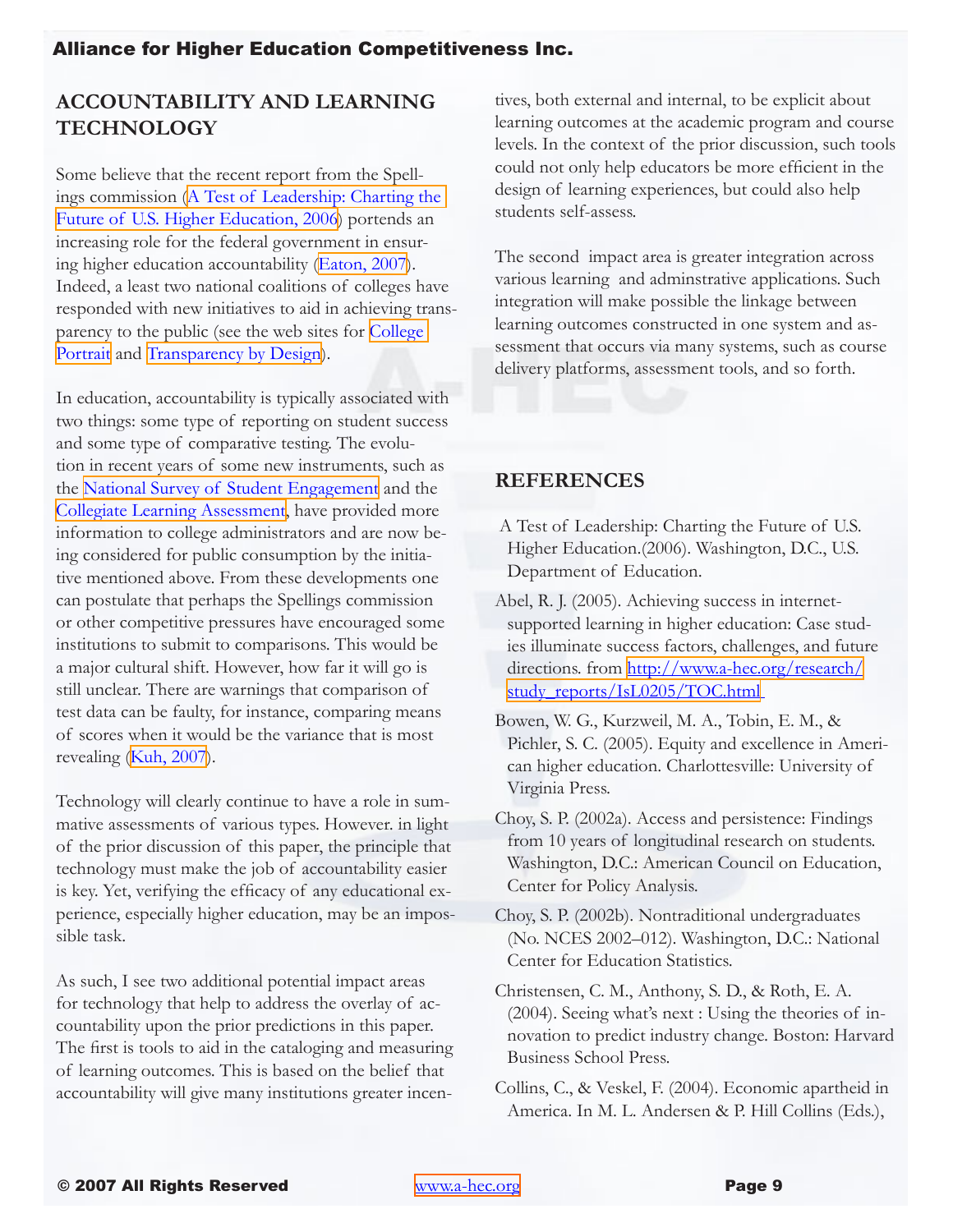Race, class, and gender : An anthology (5th ed., pp. 127-139). Belmont, CA: Wadsworth/Thomson Learning.

<span id="page-9-1"></span>Drucker, P. F. (2002). Managing in the next society (1st ed.). New York: St. Martin's Press.

<span id="page-9-13"></span>Eaton, J. (2007). "Institutions, accreditors, and the federal government." Change 39(5): 8.

<span id="page-9-8"></span>Federal student loan debt: 1993 to 2004 (2005). Washington D.C.: American Council on Education.

<span id="page-9-4"></span>Gerald, D. E., & Hussar, W. J. (2002). Projections of education statistics to 2012. Washington, D.C.: National Center for Education Statistics.

<span id="page-9-10"></span>Kelly, P. J. (2005). As America becomes more diverse: The impact of state higher education inequality. Boulder, Colorado: National Center for Higher Education Management Systems (NCHEMS)

<span id="page-9-7"></span>Kuh, G. D. (2007). "Risky business: promises and pitfall of institutional transparency." Change 39(5): 6.

Losing ground: A national status report on the affordability of American higher education (2002). San Jose, CA: The National Center for Public Policy and Higher Education.

Martinez, M. C. (2004). Meeting the challenges of population growth and the future demand for postsecondary education considerations for state higher education policy: Education Commission of the States

<span id="page-9-3"></span>Measuring up 2004 (2004). San Jose, CA: The National Center for Public Policy and Higher Education.

<span id="page-9-0"></span>Moore, G. A. (1991). Crossing the chasm : Marketing and selling technology products to mainstream customers. New York, N.Y.: Harper Business.

<span id="page-9-11"></span>Newman, F., Couturier, L., & Scurry, J. (2004). The future of higher education : Rhetoric, reality, and the risks of the market (1st ed.). San Francisco: Jossey-Bass.

<span id="page-9-2"></span>OECD. (2005). OECD briefing note for the united states. Education at a Glance, from [http://www.oecd.](http://www.oecd.org/) [org/](http://www.oecd.org/)

<span id="page-9-9"></span>Student success: Understanding graduation and persistence rates (2003). Washington, D.C.: American Council on Education.

<span id="page-9-12"></span>Tinto, V. (2002, October 23-25, 2002). Enhancing student persistence: Connecting the dots. Paper presented at the Optimizing the nation's investment: persistence and success in postsecondary education.

<span id="page-9-5"></span>Turner, S. E. (2004). Going to college and finishing college: Explaining different educational outcomes. In C. M. Hoxby (Ed.), College choices : The economics of where to go, when to go, and how to pay for it (pp. 13-61). Chicago: University of Chicago Press.

<span id="page-9-6"></span>Vedder, R. K. (2004). Going broke by degree : Why college costs too much. Washington, D.C.: AEI Press.